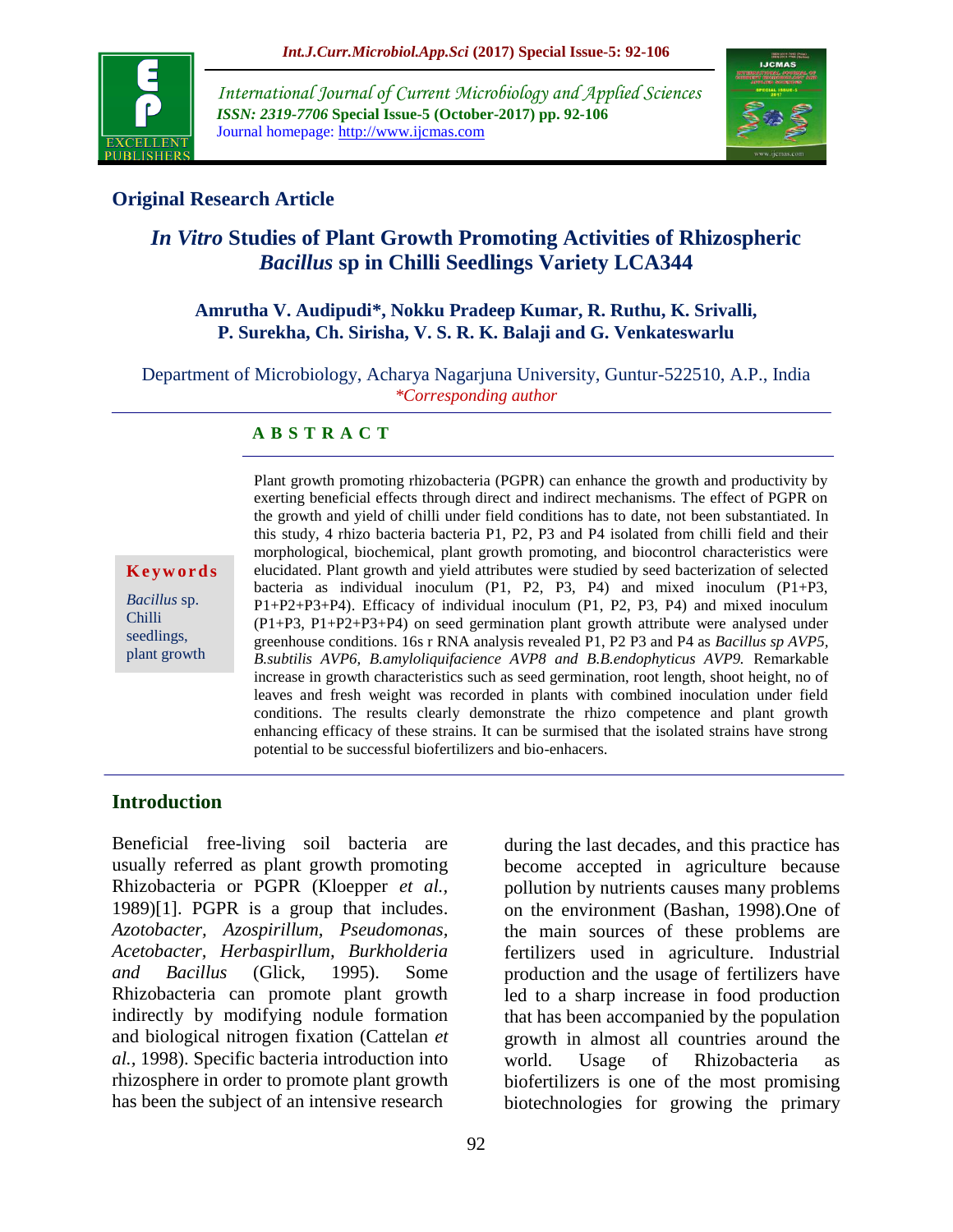production with less quantity of fertilizers (Bashan, 1998). Moreover, usage of bacteria isolated from crop plants rhizosphere for productivity increase may be an eco-friendly alternative to organic nutrients (Compant *et al.,* 2005).

Surrounding plant roots there is an extremely important and active area for root activity and metabolism which is known as rhizosphere (Briskot *et al.,* 1986). Bacteria in habiting the rhizophere and beneficial to plants are termed plant growth promoting Rhizobacteria-PGPR (Cappuccino and Sherman, 1992. A rhizobacteria is qualified as PGPR when it is able to produce a positive effect on the plant upon inoculation (Demutskaya and Kalinichenko, 2010). These bacteria significantly affect plant growth by: providing the host plant with fixed atmospheric nitrogen (Gaur, 1990), solubilization of soil phosphorus compounds (Glick, 1995), producing biologically active substances such as auxins and other plant hormones (Gupta *et al.,* 2000), suppressing pathogens by producing antibiotics and siderophores. However, the mechanisms used by these bacteria to produce the effects mentioned are not enough understood (He, *et al.,* 1997).

Many environmental stresses affects crop productivity and impair electron transport system leading to the formation of activated oxygen, such as H2O2, O2, and OH, which may accumulate and damage the photosyenthetic apparatus (Holguin and Glick, 2001). In plants, the highly energetic reactions of photosynthesis and an abundant oxygen supply make the choloroplast a particularly rich source of reactive oxygen intermediates (Illmer and Schinner 1992).To protect against oxidative stress, plant cells produce both antioxidant enzymes such as superoxide dismutase, peroxidase and catalase as well as non-enzymatic

antioxidants such as ascorbate, glutathione and α-tocopherol (Joseph *et al.,*1998).

Chilli is a crop with major economic value. The present study was aimed to evaluate the plant growth promoting effect of Bacillus strains [p1, p2, p3 andp4] isolated from chilli rhizosphere as both independently and in combination on growth; physiological activites in low input systems.

### **Materials and Methods**

#### **Isolation from the chilli rhizospheric soil sample**

One gram of rhizospheric soil sample was taken and added to 9ml sterile water and used as stock solution. 0.1ml of solution was taken from stock solution and diluted with 9.9 ml sterile water. The dilution was marked as 10-2.Further it was serially diluted to 10-3, 10-4 and 10-5 dilutions.0.1ml of each the dilution was taken and added to sterilized petriplates containing Nutrient Agar Medium (NA).The plates were incubated at 30±20ºC for 48hours.

### **Green House studies of Rhizobacteria**

#### **Preparation of Bacterial cell suspension**

Bacterial cell suspension was prepared by harvesting cells from optimized medium grown at  $28^{\circ}$ C $\pm$ 1°C for 48 hours followed by centrifugation at 6000rpm for 15minutes.The inoculum was resuspended in sterile distilled water and concentration was adjusted to OD 1.0(Thompson, 1996).

#### **Seed treatment and nursery experiment**

Seeds of chilli were treated with the 48hrs old culture (approximately 108 CFU/ml) of the selected isolate for 30 minutes and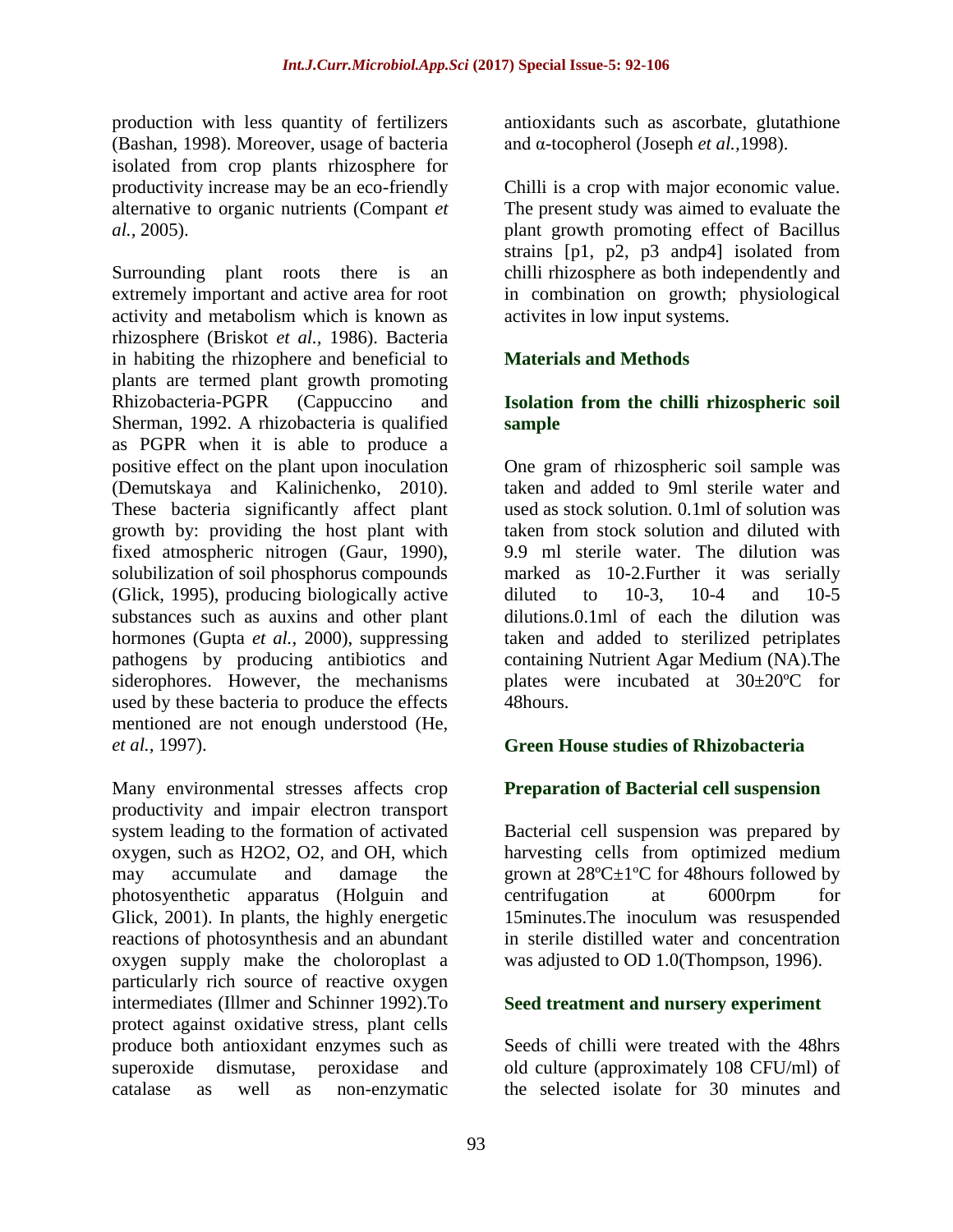shade-dried at 28ºC for 1hr.Treated seeds were sown in pots containing coco peat and grown under greenhouse. Root length, Shoot height, Number of leaves and fresh weight of the seedlings were measured. Observations were recorded at two weeks interval by removing 10 seedlings from each replication (Amrutha V Audipudi *et al.,* 2016).The experiment was done in triplicates.

#### **Bacterial Strain and Inoculant preparation**

Six bacterial strains (P1, P2, P3, P4, P1+P3, P1+P2+P3+P4) were selected to assess their potential to enhance the physiological activities and yield of in a low- input organic system. The strains were. The six Rhizobacteria were cultivated from slant material in Nutrient Agar Medium and incubated in 2000ml flasks on an orbital shaker at 210rpm at 27ºC.After five days the strains were sub cultured under the same conditions as described above. The cell densities were adjusted to approximately 1.5x109 CFU/ml. The strains were further used to inoculate runner bean seeds just prior to sowing.

### **Field Experiments**

Experiments were carried out with runner bean plants using a local population (C2) and sited at the experimental farm of the local climate is characterized by an average annual temperature of 9.6ºC(49.3ºF)and a total average rainfall 521mm-year -1. In terms of the morphological and systematic soil conditions, the soil is classified as chernozem(Cz), with an average supply of nutritive elements, 3.8% organic matter and a PH of 5.8.Bacterial application of P1, P2, P3, P4 strains, as well as their combinations( P1+P3, P1+P2+P3+P4), was performed using the seed coating method.Runner bean

seeds were surface sterilized in sodium hypo chlorite (2%solution containing 4ml/l Tween 20)and rinsed five times with distilled water. Seeds were coated for a total time of 1minute with the inoculum prior to sowing. The control seeds were coated with sterilized tap water.

## **Seed nutritive value estimation**

Total soluble proteins were extracted using cold phosphate buffer saline(PBS)PH 7.4 in 1g seed /10Ml buffer ratio. The homogenate was further centrifuged at 14000rpm for 30 minutes. The protein amount in the supernatant was assayed by the dye –binding micro method of Bradford, using the Roti-Quant reagent from the Roth(Karlsruhe, Germany).Total soluble protein content was expressed as mg bovine serum albumin (BSA)per g harvested seeds.

#### **Statistical analysis**

The experimental data concerning physiological measurements were statistically processed using ANOVA: twofactor with replication [26]followed by a post-hoc analysis using Duncan's multiple range test. All results are expressed as means  $\pm$ S.E.M.F values for which p<0.05 were considered significant. Experimental data regarding the biochemical assays and grain yield were statistically processed using Student (t) test.

#### **Results and Discussion**

The ability of bacteria to solubilise phosphate is important for agriculture as it may enhance the availability of phosphorus for plants (Beneduzi *et al.,* 2008). Whereas F.F Araujo *et al.,* (2005) reported bacillus isolates 2B, 4B and 6B produced more than 10µg ml-1 .In particular, the isolate 5A was the most efficient IAA producer, with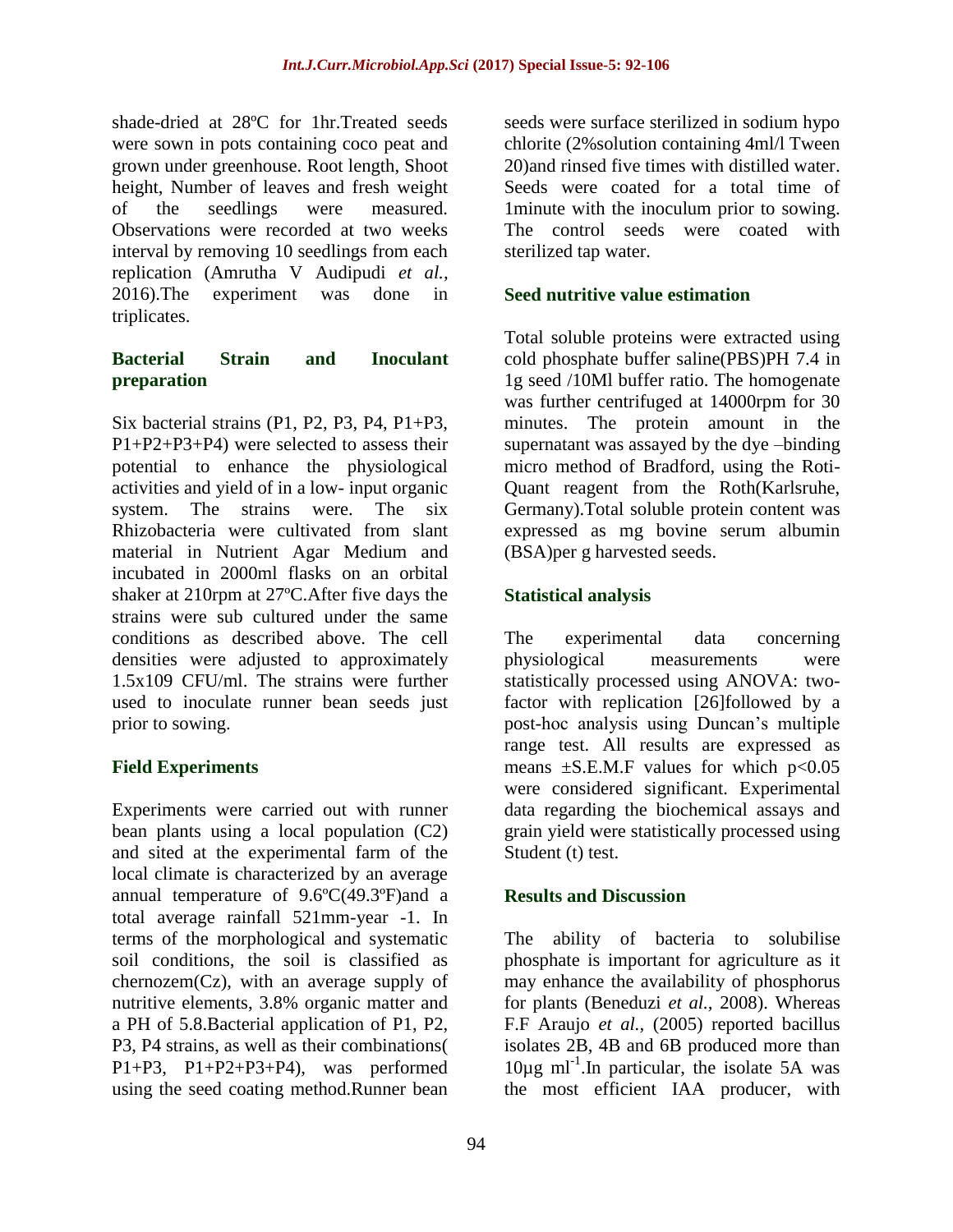$21.310 \mu g$  ml<sup>-1</sup>.. IAA production by PGPR can vary among different species and isolates, and it is also influenced by culture condition, growth stage and substrate availability. In addition to IAA production these three isolates are positive to the production of Ammonia, Siderophore and HCN.. The ability bacteria to produce ammonia are also a significant trait for agriculture as it enhances the availability of nitrogen.

These three isolates are positive to siderophore and HCN production may be linked to inhibition of soil borne plant pathogens (Gupta *et al.,* 2000).This activity is important for biological control of plant pathogens in rhizosphere and indirectly promotes plant growth. individual(P1, P2, P3, P4) and mixed(P1+P3, P1+P2+P3+P4) rhizobacterial isolates are considered as multiple potential PGPR bacteria and characterized further for invitro analysis of plant growth promotion, physiological characterization under greenhouse conditions.

Results of present study encompasses selection of inoculum on the basis of turbidity and compatibility of PGPR strains, percentage(%) seed germination, in vitro growth analysis in them of root length, shoot length, no of leaves, fresh weight and physiological parameters like chlorophyll& proteins late were analyzed in treated seedling at an interval of 2weeks.

#### **Inoculum preparation**

Combination of P1+P3 and P1+P2+P3+P4 were used as coinoculum in the study individual inoculum and coinoculum was shown in Plate1. Four morphologically distinct Rhizobacterial strains P1, P2, P3, P4 were selected as individual inoculum.

#### **Turbidity and Compatibility**

Turbidity of 7 different PGPR strains were analyzed at O.D570 nm and O.D 600 nm in order to standardize the cell count of inoculum suitable for seed bacterization. Turbidity was measured P1, P2, P3andP4 isolates and also in combination isolates of P1+P3 and P1+P2+P3+P4. At an interval of 12 hrs, 24hrs, 42hrs and 72hrs. t 570nm, isolates P1, P2, P3, P4, P1+P3, P1+P2+P3+P4 showed maximum turbidity at 48 hrs of incubation.[, table:1]. At 600nm, all six isolates attained maximum turbidity [O.D 1.0] at 24hrs of incubation [ table:2]

#### **In vitro greenhouse studies**

PGPR treated seeds were sowed in 96 well nursery beds with 5 seeds in each well. A total of 480 seedlings were analyzed for each treatment and experiments were carried out in triplicates. Untreated seedlings were taken as control.

#### **Effect of bioformulations on% seed germination and seed vigor**

% seed germination was analyzed 7days after inoculation [DAI] and measured the seed germination every day from 8th day onwards. The values are statistically analyzed in one way ANOVA 12.5% of seed germination was reported in control on 22 DAI, whereas the same (12.5%) % of seed germination was recorded after 12DAI in P1, 17DAI in P2, 14 DAI in P3, 17 DAI in P4, 114 DAI in  $P1+p$  3  $|$ and P1+P2+P3+P4] treated seedling.[Table:3] Results revealed that % seed germination triggered early in treated seedling beds than control. Among 7 PGPR treated beds 12.5% germinates was attained very early in P1[12DAI] followed by p5, P1+P3 and P1+P2+P3+P4 [14DAI] indication that bio stimulation induced by PGPR resulted in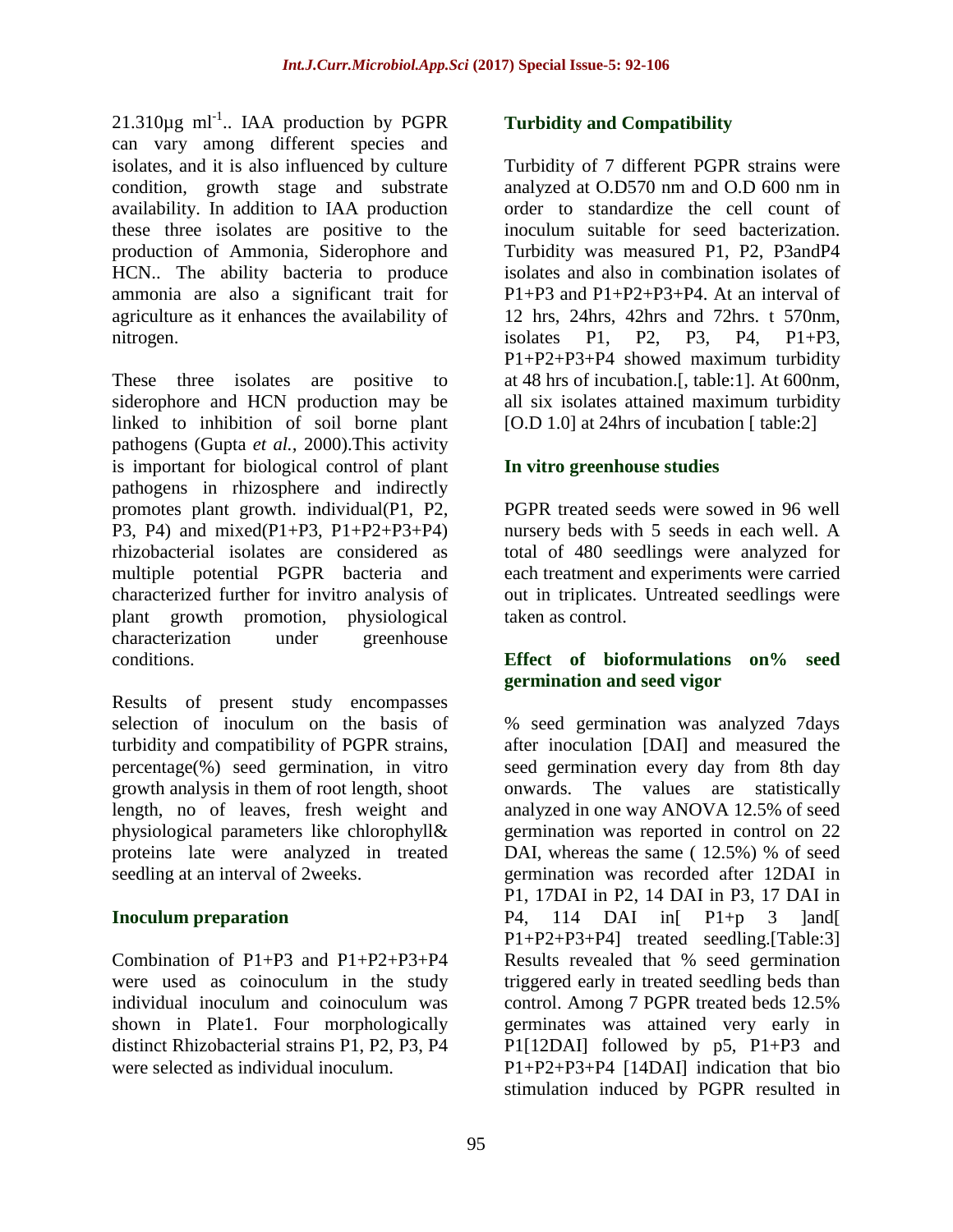early % seed germination.. It is also observed that % seed germination was initialy very slow and later triggered fast in mixed inoculum indication the compatability among  $P1+P3$  and  $P1+P2+P3+P4$  as well. It also revealed mixed inoculum showed synergetic impact on % seed germination.

#### **Seed vigor**

Seed vigor was analyzed in control and PGPR treated seedling in 8th week after inoculation by using the formula

Seed vigor = Seedling length  $X \%$ germination the results were shown in Table: 4

### **Growth analysis of chilli seedlings**

Chilli seedlings treated with P1, P2, P3, P4, P1+P3, P1+P2+P3+P4 showed variations in root length, shoot length, no: of leaves, fresh weight, protein content and chlorophyll content from 2nd week to 8th week. The results were analyzed using one way ANOVA. [Plate2]

### **Root length**

In the 2nd week % increase in root length of seedlings was observes in response to P1(22%), P2 (21.3%), P3(-30%), P4 (19.3%), P1+P3 (70.6%), P1+ P2+ P3+P4 (95.3%). When compared to control [Table 5].

In the 4th week % increase in root length of seedlings was observed in response to P1(21.5%), P2(19.9%), P3(-6.9%),  $P4(3.0\%)$ ,  $P1+P3(80\%)$ , P1+P2+P3+P4(129.9%) when compared to control. In the 6th week % increase in root length of seedlings was observed in response to P1(-24.4%), P2(-23.6%), P3(-31.5%),  $P4(18.9\%)$ ,  $P1+P3(-30.7\%)$ , P1+P2+P3+P4(-20.2%) compared to control

In the 8th week % increase in root length was observed in P1 treated seedlings and decreased in response to P1, P1+P3 (15.7, - 30.4%) and P1+P2+P3+P4. When compared to control. No significant variation was observed in % increase of root length in P3, P4 when compared to control. Results revealed a gradual increase in root length was observed in seedlings treated with P1, P2, P3, P4 isolates from 2nd week to 8th week Whereas the no significant increase in root length was observed in seedlings treated with combinational treatment (P1+3) and  $P1+4$ )

### **Shoot height**

In the 2nd week % increase in shoot height was observed very high in P3(149%) followed by  $P1 + P2 + P3 + P4(112.7\%)$ , P2(96.07%), P1(70.5%), P4(69.6%),  $P1+P3(66.6\%)$ . In the 4thweek % increase in shoot height was observed very high in P3(71.4%) followed by  $P1+P2+P3+P4(57.4\%)$ ,  $P2(52.1\%)$ P1(44.4%), P4(39.1%), P1+P3(28.0%). In the 6thweek % increase in shoot height was observed very high in control compared to treated seedlings. In the 8thweek % increase in shoot height was observed very high in  $P3(18.1\%)$  followed by $P1(16.5\%)$ , P1+P3(8.48%), P2(6.65%), P4(-2.5%) and  $P1+P2+P3+P4(-6.65%)$  as shown in table 6

### **No of leaves**

In the 2nd week % increase in no of leaves was observed in response to P1(50%),  $P2(50\%)$ ,  $P3(100\%)$ ,  $P4(50\%)$ P1+P3(100%), P1+P2+P3+P4(100%). In the 4th week % increase in no of leaves was observed in response to P1(0%), P2(33.3%), P3(33.3%), P4(33.3%), P1+P3(33.3%), P1+P2+P3+P4(33.3%). In the 6th week % increase in no of leaves was observed in response to  $P1(0\%)$ ,  $P2(0\%)$ ,  $P3(-20\%)$ ,  $P4(0\%)$ ,  $P1+P3(20\%)$ ,  $P1+P2+P3+P4(0\%)$ .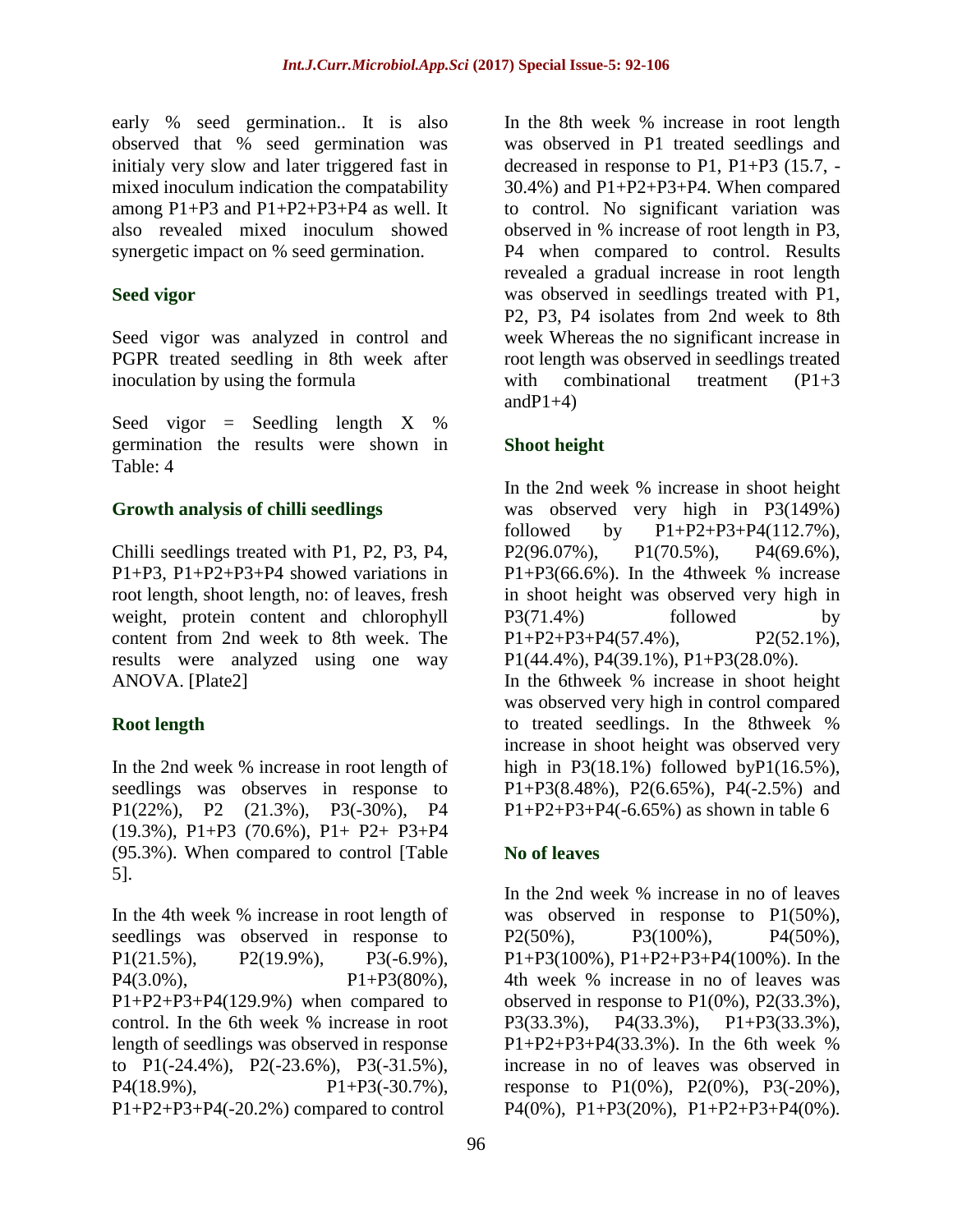In the 8th week % increase in no of leaves was observed in response to P1(0%), P2(0%), P3(0%), P4(0%), P1+P3(20%),  $P1 + P2 + P3 + P4(20%)$  as shown in table 7.

### **Fresh weight**

In the 2nd week % increase in fresh weight was observed in response to P1(28.2%), P2(53.8%), P3(66.6%), P4(53.8%),  $P1+P3(66.6\%)$ ,  $P1+P2+P3+P4(15.3\%)$ . In the 4th week % increase in fresh weight was observed in response to P1(30.6%), P2(55.1%) 123, P3(73.4%), P4(71.4%), P1+P3(55.1%), P1+P2+P3+P4(6.12%). In the 6th week % increase in fresh weight was observed in response to P1(440%), P2(600%), P3(830%), P4(450%), P1+P3(710%), P1+P2+P3+P4(1060%). In the 8th week % increase in fresh weight was observed in response to P1(3.1%), P2(17.7%), P3(12.7%), P4(-20.5%), P1+P3 (5.5%), P1+P2+P3+P4(-16.6%) as shown in table 8.

# **TPC**

In the 2nd week % increase in Protein content was observed in response to P1 (66.6%) P2 (33.3%), P3 (33.3%), P4 (66.6%), P1+P3(100%), P1+ P2+P3+ P4 (222.2%).

In the 4thweek % increase in Protein content was observed in response to P1(31.5%) P2(23.6%), P3(31.5%), P4(21.0%), P1+P3(21.0%) P1+P2+P3+P4 (36.8%).In the 6th week % increase in Protein content was observed in response to P1(10%), P2(4%), P3(10%), P4(4%), P1+P3(10%),  $P1+P2+P3+P4(20%)$ . In the 8th week % increase in Protein content was observed in response to P1(9.5%), P2(4.7%), P3(17.4%),  $P4(4.7\%)$ ,  $P1+P3(9.5\%)$ ,  $P1+P2+$ P3+P4(22.2%). Total protein content in chilli seedling treated with PGPR was

observed at an interval of two weeks [2nd, 3rd, 4th, and 8th]

In the 2nd week significantly highly protein content was observed in coinoculation treatment compared to p4 inoculations and control. Recorded differences were not significant in p1, p2, p3, p4, treated chilli seedling.[Table:9]As the vegetative growth progressed, total protein content of seedlings was significantly enhanced in 3rd, 4th, and 8th in all treatment. However the difference of TPC in individual p1, p2, p3, p4, inoculation was milder when compared to coinoculations.

# **Chlorophyll content**

The % increase in chlorophyll-a was observed in response to P1 (0%), P2(100%), P3(100%), P4(100%), P1+P3(100%), P1+P2+P3+P4(199.9%). The % increase in chlorophyll-b was observed in response to P1(0%), P2(100%), P3(100%), P4(199.9%), P1+P3(300%), P1+P2+P3+P4(300%).The % increase in chlorophyll-a/b was observed in response to P1(1.13%), P2(-1.1%), P3(- 7.9%),  $P4(26.1\%)$ ,  $P1+P3(-32.9\%).$ P1+P2+P3+P4(-27.2%). The % increase in total chlorophyll was observed in response to P1(0%), P2(33.3%), P3(33.3%),  $P4(66.6\%)$ ,  $P1+P3(100\%)$ , P1+P2+P3+P4(166.6%).

The values of chlorophyll content [chl-a, chl-b and total chlorophylls] was higher in treated seedlings when compared to control. Chlorophyll content was significantly increased by the utilization of  $p1+p3$  and p1+p2+p3+p4.Followed by individual treatements of p1, p2, p3 and p4.However the effect of rhizobacterial inoculation on photosynthesis was not consistent across treatment and growth stages.Inoculation with p1and p2 resulted higher chl a/b ratio compared to  $p1+p3$  and  $p1+p2+p3+p4$ .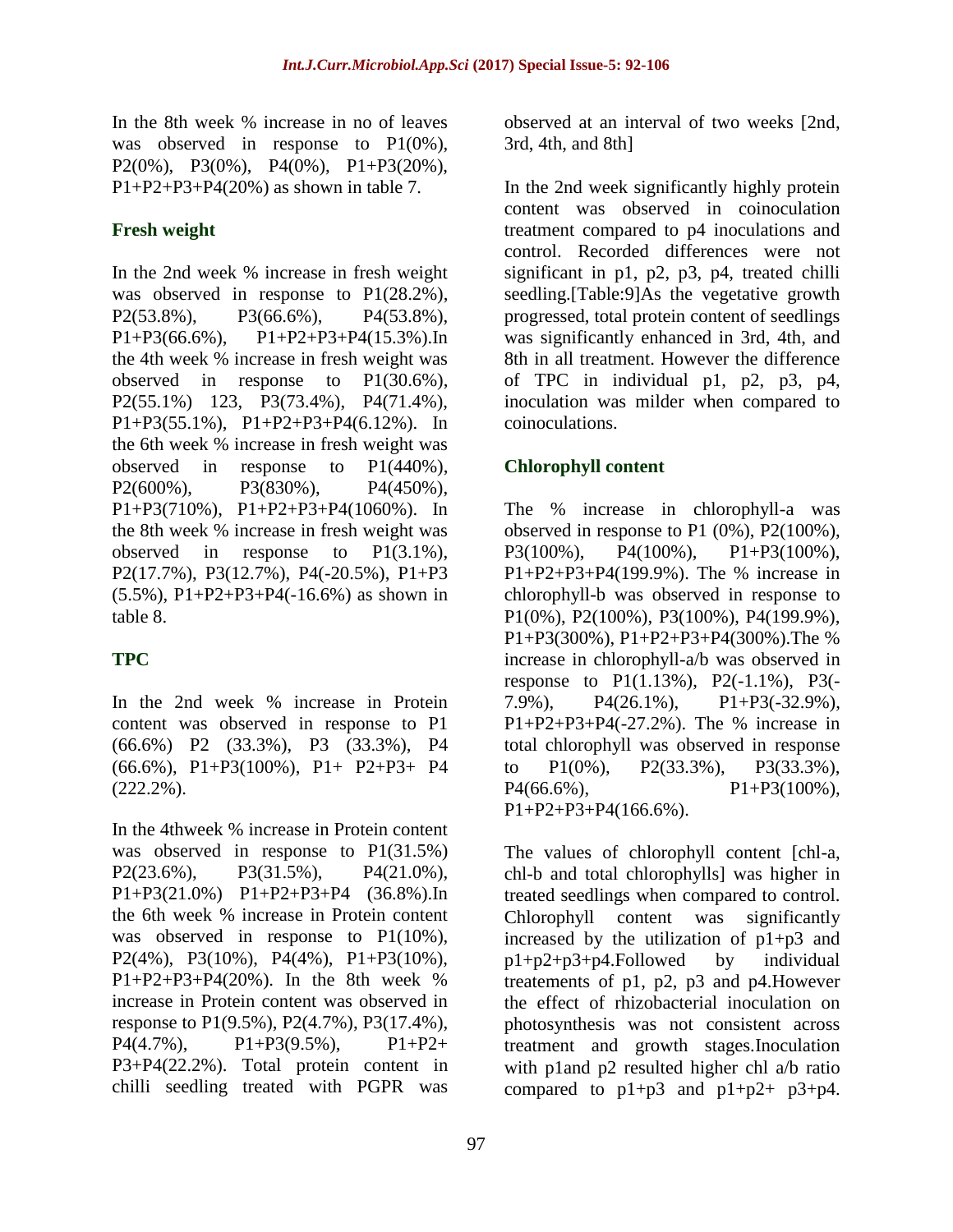Coinoculation ( $p1+p3$ ) and ( $p1+p2+p3+p4$ ) significantly increase photosynthetic activity using control and individual inoculations.

The response of mixed(P1+P3, P1+P2+P3+P4) rhizobacterial isolates are more significant on growth of chilli seedlings when compared to individual(P1, P2, P3, P4) isolates and control.Significant increase in the root length of seedlings were observed from second week onwards. Whereas a gradual enhancement in shoot length was recorded in response to individual(P1, P2, P3, P4) and mixed(P1+P3,  $P1+P2+P3+P4$ ) rhizobacterial isolates. No significant increase in shoot dry mass and plant height but increases in root growth by application of Bacillus isolates 2B and 4B as PGPR are reported as an exception (Holguin; Glick, 2001; Silva *et al.,* 2007)..Results suggested that PGP traits of bacterial isolates were highly specific and application of mixed inoculation of bacterial isolates with varied specificity can influence growth and ISR more efficiently than application of individual PGP traits.

Plant growth promoting bacteria(PGPB) are soil and rhizosphere bacteria that can benefit plant growth by different mechanisms (Glick 1995).Given the negative environmental impact of chemical fertilizers and their increasing costs, the use of PGPB as natural fertilizers is advantageous for the development of sustainable agriculture.

The use of plant growth promoting rhizobacteria (PGPR) in sustainable agriculture has been increased in the Last decades in several regions of the world. Various bacteria genus are included in PGPR group, such as *Pseudomonas, Azospirillum, Bacillus, Enterobacter, Xanthomonas* and *Serratia* (Khalid *et al.,* 2004).The mechanisms of action of PGPR

may initially linked to inhibition of soil plant pathogens and there by stimulate plant growth indirectly (Gupta *et al.,* 2000).It is often difficult to recognize the mechanisms and relate directly to promotion of plant growth, since more than one mechanism produced by bacteria (Araujo *et al.,* 2005).

During the last two decades knowledge on phosphate solubilising microorganisms increased significantly (Richardson 2001; Rodriguez and Fraga 1999).Several strains of bacterial and fungal species have been described and investigated in detail for their phosphate solubilising capabilities (Glick 1995; He *et al.,* 1997). Typically such microorganisms have been isolated using cultural procedures with species of pseudomonas and bacillus bacteria (Illmer and Schinner 1992) and *Aspergillus* and *Penicillium* fungi being predominant(Wakelin *et al.,* 2004).These microorganisms are ubiquitous but vary in density and mineral phosphate solubilising bacteria constitute 1-50% of the total respective population. They are generally isolated from rhizosphere and nonrhizosphere soils, rhizoplane, phyllosphere, and rock P deposit area soil and even from stressed soils using serial plate dilution method or by enrichment culture technique (Zaidi *et al.,* 2009).It is very important to find novel strains of bacteria and to know their potential for producing substances that improve plant growth. However there are few studies about evaluation of phosphate solubilising bacteria strains and their efficiency in plant growth promotion in subtropical soils. The aims of this paper were to (1) find novel phosphate solubilising bacteria strains isolated from chilli fields (2) to evaluate their plant growth promoting activities and (3) to assess their efficacy on plant growth promotion and ISR.

Bacillus subtilis is a ubiquitous, saprophytic soil bacterium which is thought to contribute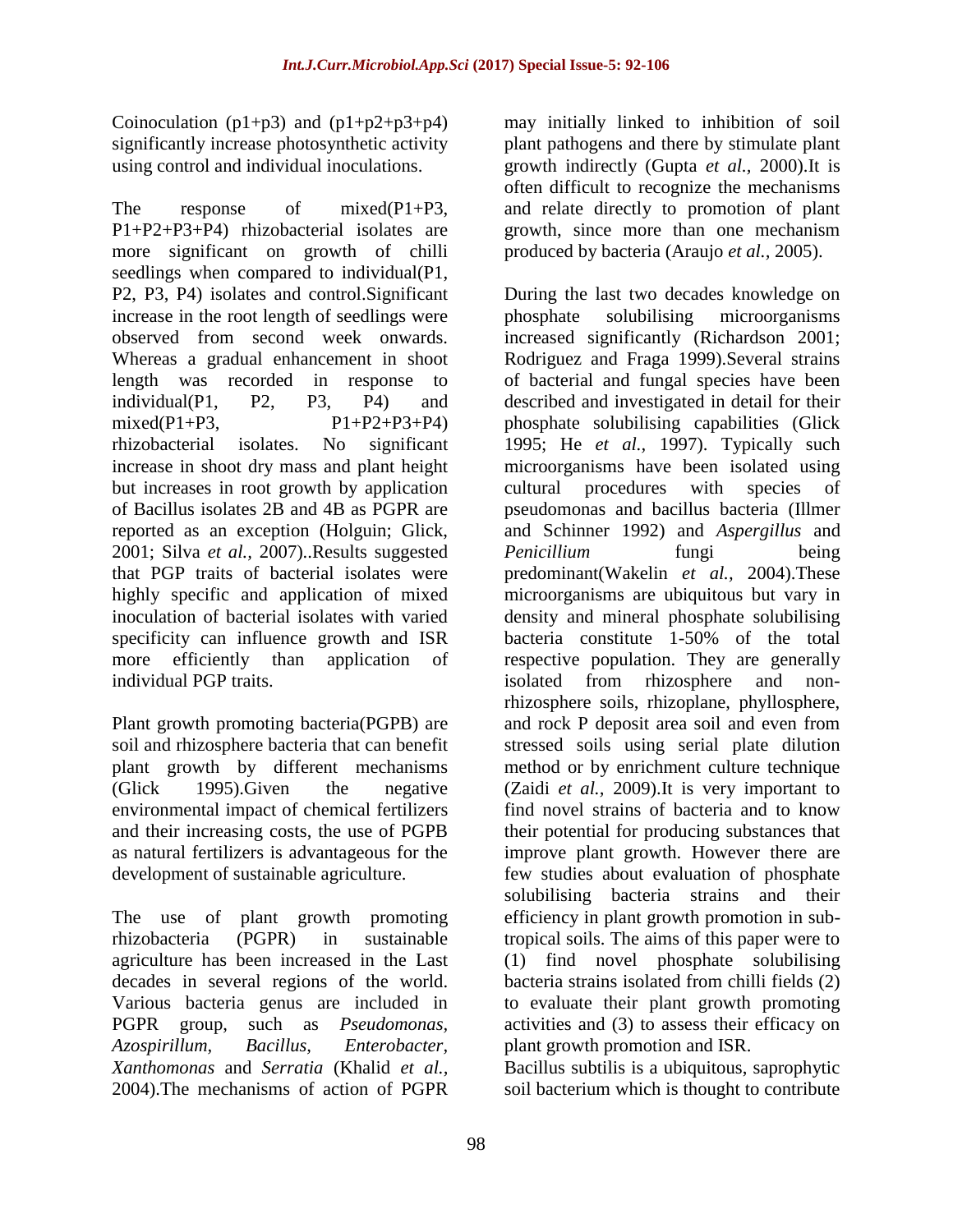to nutrient cycling due to its ability to produce a wide variety of enzymes. it has been used for industrial production of proteases, amylases, antibiotics and chemicals. B.subtilis strain QST713 has natural fungicidal activity, and is employed as a bio control agent. Bacillus subtilis has shown antagonistic activity towards Fusarium solani in vitro(Richardson A E 2001). Rodriguez and Fraga R (1999)) isolated a B.subtilis strain whose metabolites are able to induce systemic resistance against powdery mildew on Barley.Similarly, Bacillus spp.Have been tested on awide variety of plant species for their ability to control diseases (Silva, 2007)]. *Bacillus* spp are able to form endospores that allow them to survive for extended periods of time under adverse environmental conditions. Some members of the group are diazotrophs, and B.subtilis was isolated from the rhizosphere of a range of plant species at a concentration as high as 107 per gram of rhizosphere soil(Sudhir *et al.,* 2015). Bacillus subtilis also synthesizes an antifungal antibiotic inhibiting Fusarium oxysporum f.sp.ciceris, the agent of fusarial wilt in chickpea (Zaid *et al.,* 2009).

In present investigation After 56 days of P1+P3 and P1+P2+P3+P4 treatments resulted an a significant increase in plant height compared to control plants by 9.5% and 22.2% respectively. These significant increases were also seen in terms of root and shoot dry weight with treatment.

Application of individual inoculums P1, P2, P3&P4 and co inoculums of P1+P3 and P1+P2+P3+P4 resulted in significant increases in chilli plant height, root length, number of leaves and biomass. Effects of Bacillus rhoizobacteria on growth parameters of other tropical crops have been reported (Kloepper*et al.,* 2008). Biological activity of Phosphate dissolving bacteria and their effects on same genotypes of Barley production(Compant, *et al.,* 2005).

There is a limited information on the response of chilli plant to Bacillus rhizobacteria under greenhouse conditions reported increased chlorophyll content and protein content associated with root length, shoot length and biomass Bacillus species inhabiting to rhizosphere of crop plants stimulated vegetative growth in the early stages and promoted physiological activities and reproductive growth in the early stages of crop development and suggested that increased biomass was due to increased physiological activity seedlings of chilli. We observed that increased root length, shoot height, number of leaves and biomass of co inoculums treatment was significantly very high compared to individual inoculums treatment, which suggests that there would have been compatability among the isolates present in co inoculums in the partitionary of carbon in form of plant growth.Similar results were found in using Bacillus strains in chilli found 68% increase in biomass of treated chilli seedlings.

Enhanced plant growth following application of P1, P2, P3, P4,  $P1+P3$  and P1+P2+P3+P4 can be due to biostimulation. We also found a significant increase in plant soluble protein and chlorophyll content in the seedlings treated with Bacillus rhizobacteria. Treatment with co inoculum $[P1+P3]$  and  $P1+P2+P3+P4$ showed 100% and 166.6%enhancement in chlorophyll content when compared to individual inoculums. of P1 inoculum in chlorophyll contents who very low when compared to other P2, P3 and P4.Similarly increase in total protein was al;so recorded in P1+P2+P3+P4 is 22.2% higher than control.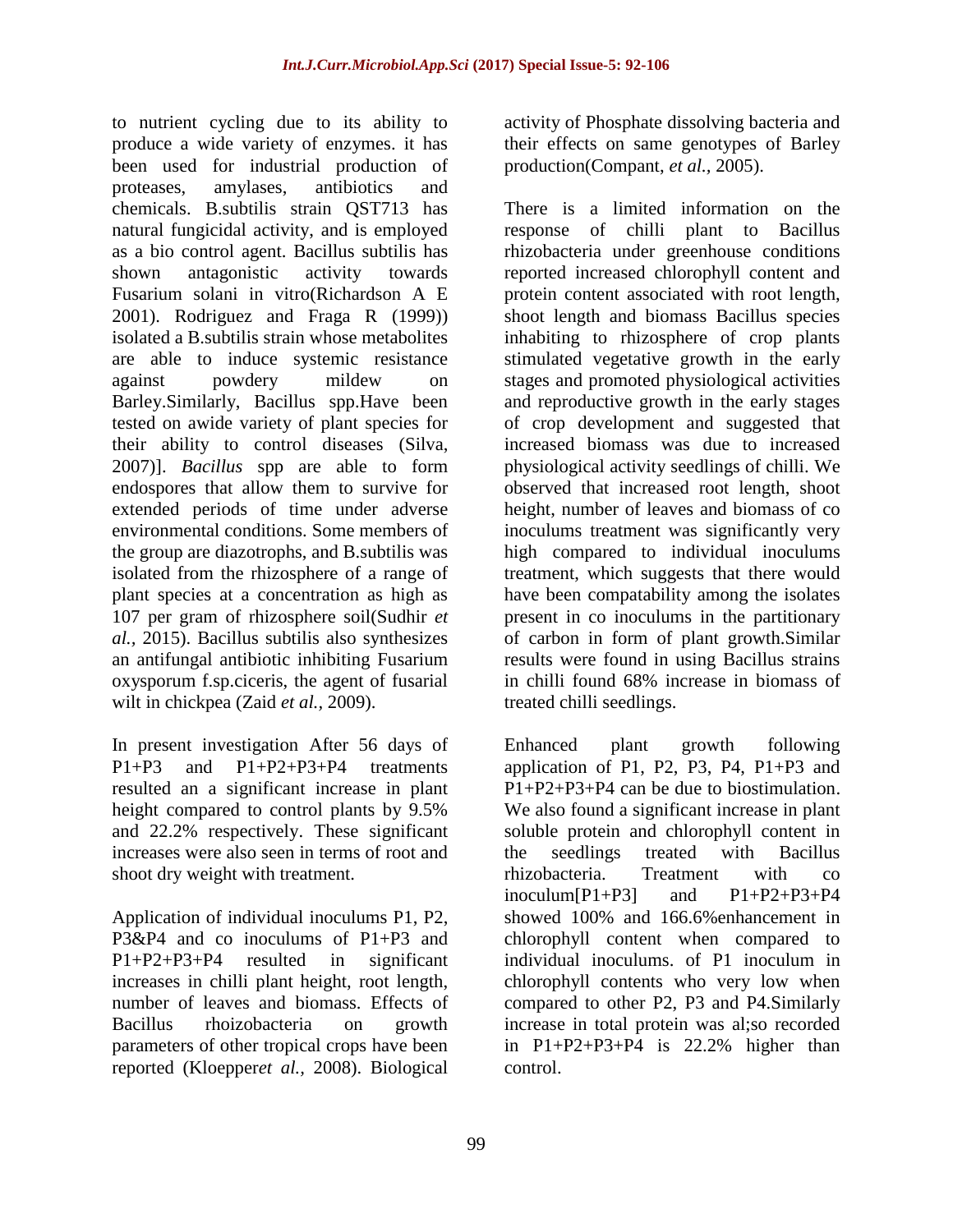|                     | Turbidity or OD values |          |       |          |  |
|---------------------|------------------------|----------|-------|----------|--|
| Isolates            | 12 Hrs                 | 24Hrs    | 36Hrs | 48Hrs    |  |
| Control             | 0                      | $\theta$ |       | $\theta$ |  |
| P <sub>1</sub>      | 0.04                   | 0.07     | 0.07  | 0.06     |  |
| P <sub>2</sub>      | 0.04                   | 0.06     | 0.06  | 0.05     |  |
| P <sub>3</sub>      | 0.04                   | 0.06     | 0.06  | 0.05     |  |
| P <sub>4</sub>      | 0.05                   | 0.07     | 0.07  | 0.06     |  |
| $P1+P3$             | 0.05                   | 0.08     | 0.08  | 0.06     |  |
| $P1 + P2 + P3 + P4$ | 0.07                   | 0.11     | 0.11  | 0.09     |  |

**Table.1** Turbidity optimization of individual (P1, P2, P3, P4) and mixed (P1+P3, P1+P2+P3+P4) rhizobacterial isolates in NAM broth at 570nm

| <b>Table.2</b> Turbidity optimization of individual $(P1, P2, P3, P4)$ and mixed $(P1+P3, P4)$ |  |
|------------------------------------------------------------------------------------------------|--|
| $P1+P2+P3+P4$ ) rhizobacterial isolates in NAM broth at 600nm                                  |  |

|                     | Turbidity or OD values |       |          |       |  |
|---------------------|------------------------|-------|----------|-------|--|
| Isolates            | 12 Hrs                 | 24Hrs | 36Hrs    | 48Hrs |  |
| Control             |                        |       | $\theta$ | O     |  |
| P <sub>1</sub>      | 0.05                   | 0.07  | 0.09     | 0.07  |  |
| P <sub>2</sub>      | 0.08                   | 0.09  | 0.06     | 0.05  |  |
| P <sub>3</sub>      | 0.04                   | 0.06  | 0.08     | 0.06  |  |
| P <sub>4</sub>      | 0.05                   | 0.08  | 0.09     | 0.08  |  |
| $P1+P3$             | 0.03                   | 0.05  | 0.1      | 0.09  |  |
| $P1 + P2 + P3 + P4$ | 0.07                   | 0.11  | 0.11     | 0.09  |  |

| <b>Table.3</b> % of Seed Germination of Chilli seeds treated with individual inoculum (P1, P2, P3, P4) |  |  |
|--------------------------------------------------------------------------------------------------------|--|--|
| and mixed inoculum $(P1+P3, P1+P2+P3+P4)$                                                              |  |  |

| Age of seedling | Treatments |          |                |                |            |          |                     |
|-----------------|------------|----------|----------------|----------------|------------|----------|---------------------|
| (days)          | control    | P1       | P <sub>2</sub> | P <sub>3</sub> | <b>P4</b>  | $P1+P3$  | $P1 + P2 + P3 + P4$ |
| 8               | 18         | 24(33.3) | 20(11.1)       | $16(-11.1)$    | $17(-5.5)$ | 20(11.1) | 18(0)               |
| 9               | 25         | 33(32)   | 26(4)          | $22(-12)$      | 25(0)      | 28(12)   | 29(16)              |
| 10              | 33         | 40(21.2) | $32(-3)$       | $27(-18.1)$    | $30(-9)$   | 37(12.1) | 33(0)               |
| 11              | 33         | 47(42.4) | 52(57.5)       | 38(15.1)       | 48(45.4)   | 46(39.3) | 50(51.5)            |
| 12              | 38         | 55(44.7) | 53(39.4)       | 49(28.9)       | 49(28.9)   | 49(28.9) | 53(39.4)            |
| 13              | 42         | 65(54.7) | 55(30.9)       | 53(26.1)       | 52(23.8)   | 56(33.3) | 57(35.7)            |
| 14              | 46         | 66(43.4) | 56(21.7)       | 62(34.7)       | 52(13)     | 58(26)   | 59(28.2)            |
| 15              | 49         | 66(34.6) | 56(14.2)       | 62(26.5)       | 52(6.1)    | 58(18.3) | 59(20.4)            |
| 16              | 52         | 65(25)   | 57(9.6)        | 63(21.1)       | 57(9.6)    | 59(13.4) | 61(17.3)            |
| 17              | 55         | 65(18.1) | 59(7.2)        | 63(14.5)       | 60(9)      | 60(9)    | 63(14.5)            |
| 18              | 56         | 67(19.6) | 59(5.3)        | 65(16)         | 61(8.92)   | 63(12.5) | 65(16)              |
| 19              | 56         | 67(19.6) | 65(16)         | 65(16)         | 65(16)     | 65(16)   | 66(17.8)            |
| 20              | 56         | 69(23.2) | 67(19.6)       | 67(19.6)       | 65(16)     | 68(21.4) | 69(23.2)            |
| 21              | 56         | 69(23.2) | 67(196)        | 69(23.2)       | 66(17.8)   | 68(21.4) | 72(28.5)            |
| 22              | 58         | 73(25.8) | 71(22.4)       | 71(22.4)       | 70(20.6)   | 73(25.8) | 74(27.5)            |
| 23              | 59         | 75(27.1) | 75(27.1)       | 74(25.4)       | 72(22)     | 74(25.4) | 76(28.8)            |
| 24              | 63         | 76(20.6) | 76(20.6)       | 75(19)         | 73(15.8)   | 76(20.6) | 78(23.8)            |
| 25              | 65         | 79(21.5) | 78(20)         | 77(18.4)       | 76(16.9)   | 79(21.5) | 78(20)              |
| 26              | 68         | 81(19.1) | 79(16.1)       | 79(16.1)       | 78(14.7)   | 82(20.5) | 80(17.6)            |

\*Values in parameters are % increase or decrease of treated seedlings compared to control Values are mean of three replicates significance of variance is (P: 0.00, F: 176.80)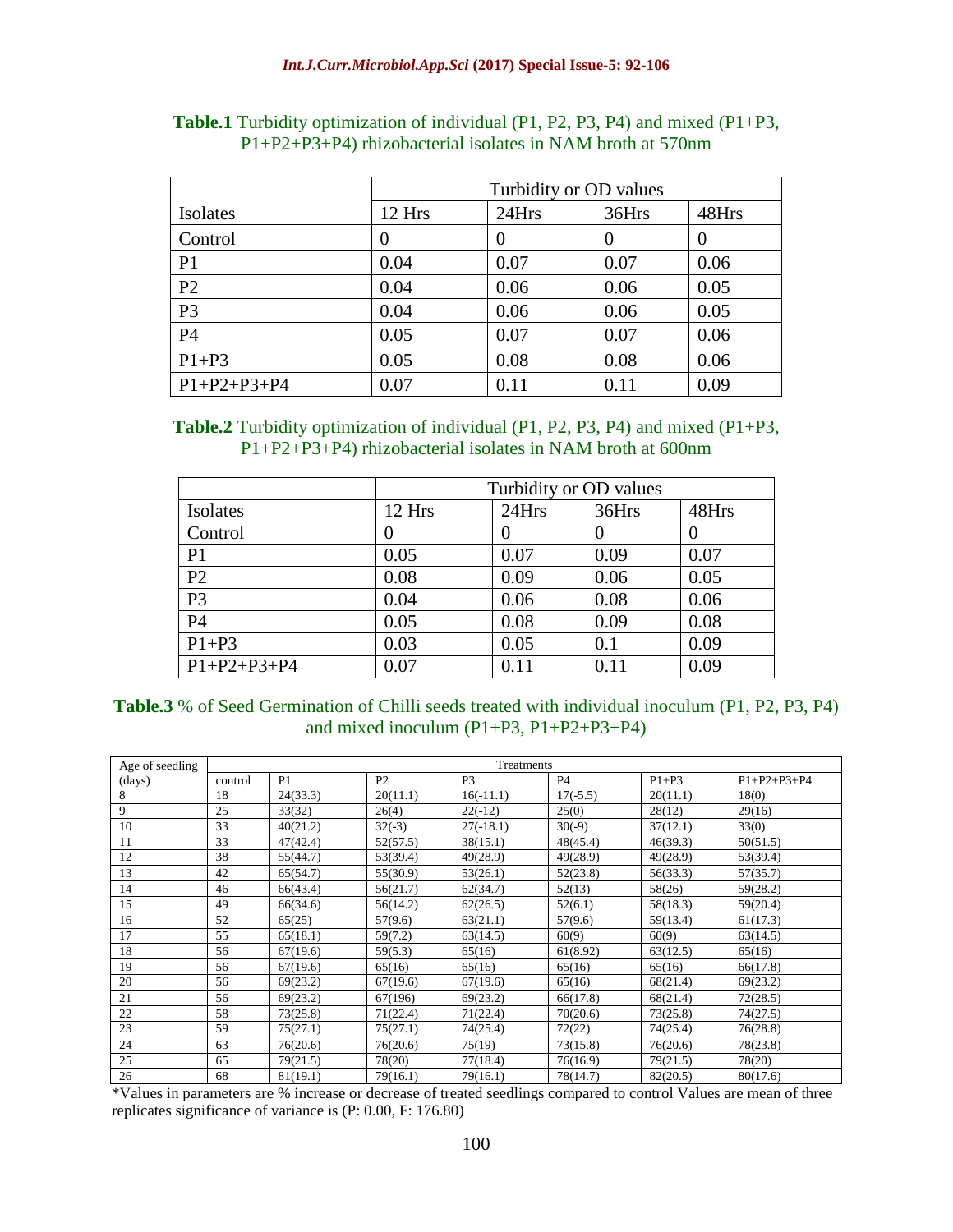| Seed Vigor          |          |          |          |          |  |  |
|---------------------|----------|----------|----------|----------|--|--|
| Treatment           | 2nd week | 4th week | 6th week | 8th week |  |  |
| Control             | 164.7    | 333.2    | 671      | 701.8    |  |  |
| P <sub>1</sub>      | 280.23   | 480.83   | 577.27   | 816.34   |  |  |
| P <sub>2</sub>      | 321.82   | 506.4    | 593.3    | 749.1    |  |  |
| P <sub>3</sub>      | 407.45   | 569.86   | 557.8    | 828.16   |  |  |
| P <sub>4</sub>      | 278.59   | 462.86   | 414.12   | 684.8    |  |  |
| $P1+P3$             | 274.56   | 427.6    | 642.63   | 759.72   |  |  |
| $P1 + P2 + P3 + P4$ | 350.13   | 526.2    | 644.63   | 655      |  |  |

**Table.4** Analysis of Seed vigor in Chilli seeds treated with individual inoculum (P1, P2, P3, P4) and mixed inoculum (P1+P3, P1+P2+P3+P4) at an interval of 2 weeks

**Table.5** Analysis of Root length in Chilli seedling var LCA 344 treated with individual inoculum  $(P1, P2, P3, P4)$  and mixed inoculum  $(P1+P3, P1+P2+P3+P4)$  at an interval of 2 weeks

| Root length         |             |                       |               |               |  |  |
|---------------------|-------------|-----------------------|---------------|---------------|--|--|
| Treatment           | 2 week      | 4 week                | 6 week        | 8 week        |  |  |
| Control             | 1.5         | $\mathcal{D}_{\cdot}$ | 3.8           | 4.2           |  |  |
| P <sub>1</sub>      | 1.83(22)    | 2.43(21.5)            | $2.87(-24.4)$ | $3.54(-15.7)$ |  |  |
| P <sub>2</sub>      | 1.82(21.3)  | 2.4(19.9)             | $2.9(-23.6)$  | 5.1(21.4)     |  |  |
| P <sub>3</sub>      | $1.05(-30)$ | $1.86(-6.9)$          | $2.6(-31.5)$  | $4.16(-0.95)$ |  |  |
| P <sub>4</sub>      | 1.79(19.3)  | 2.06(3.0)             | 4.52(18.9)    | $4.18(-0.47)$ |  |  |
| $P1+P3$             | 2.56(70.6)  | 3.6(80)               | $2.63(-30.7)$ | $2.92(-30.4)$ |  |  |
| $P1 + P2 + P3 + P4$ | 2.93(95.3)  | 4.6(129.9)            | $3.03(-20.2)$ | $3.8(-9.5)$   |  |  |

\*Values in parameters are % increase or decrease of treated seedlings compared to control. Values are mean of three replicates significance of variance is (P: 0.004, F: 3.09)

| <b>Table.6</b> Analysis of Shoot height in Chilliseedling var LCA 344 treated with individual |  |
|-----------------------------------------------------------------------------------------------|--|
| inoculum (P1, P2, P3, P4) and mixed inoculum (P1+P3, P1+P2+P3+P4) at an interval of 2 weeks   |  |

| Shoot height        |             |            |               |               |  |  |
|---------------------|-------------|------------|---------------|---------------|--|--|
| Treatment           | 2 week      | 4 week     | 6 week        | 8 week        |  |  |
| Control             | 2.04        | 4.14       | 8.34          | 8.72          |  |  |
| P <sub>1</sub>      | 3.48(70.5)  | 5.98(44.4) | $7.18(-13.9)$ | 10.16(16.5)   |  |  |
| P2                  | 4(96.07)    | 6.3(52.1)  | $7.38(-11.5)$ | 9.3(6.65)     |  |  |
| P <sub>3</sub>      | 5.08(149)   | 7.1(71.4)  | $6.94(-16.7)$ | 10.3(18.1)    |  |  |
| <b>P4</b>           | 3.46(69.6)  | 5.76(39.1) | $5.12(-38.6)$ | $8.5(-2.5)$   |  |  |
| $P1+P3$             | 3.4(66.6)   | 5.3(28.0)  | $8(-4.0)$     | 9.46(8.48)    |  |  |
| $P1 + P2 + P3 + P4$ | 4.34(112.7) | 6.52(57.4) | $8.02(-3.8)$  | $8.14(-6.65)$ |  |  |

\*Values in parameters are % increase or decrease of treated seedlings compared to control. Values are mean of three replicates significance of variance is (P: 00 F: 3.09)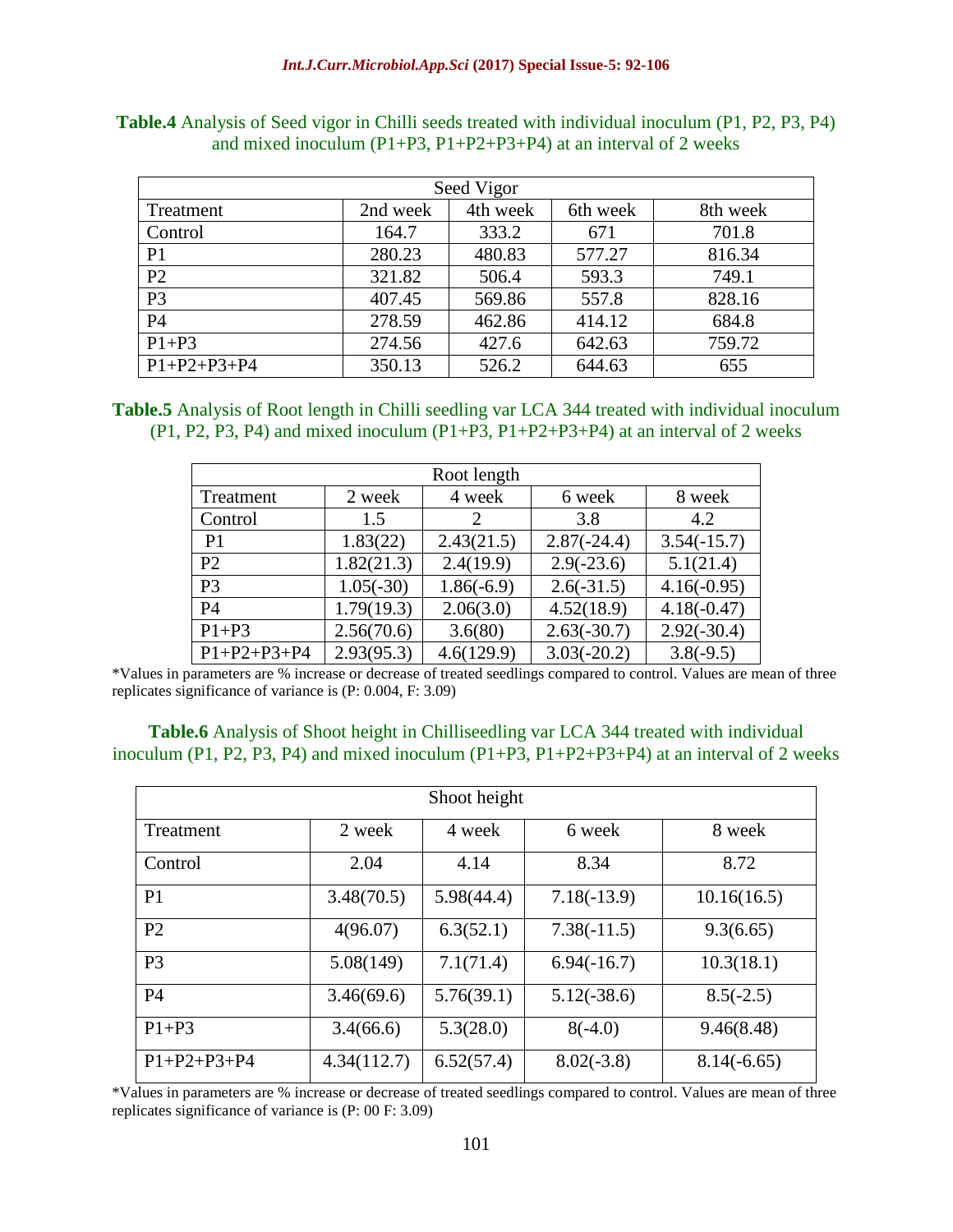| Foliage             |        |         |          |        |  |  |
|---------------------|--------|---------|----------|--------|--|--|
| Treatment           | 2 week | 4 week  | 6 week   | 8 week |  |  |
| Control             |        |         |          |        |  |  |
| P <sub>1</sub>      | 3(50)  | 3(0)    | 5(0)     | 5(0)   |  |  |
| P <sub>2</sub>      | 3(50)  | 4(33.3) | 5(0)     | 5(0)   |  |  |
| P <sub>3</sub>      | 4(100) | 4(33.3) | $4(-20)$ | 5(0)   |  |  |
| P <sub>4</sub>      | 3(50)  | 4(33.3) | 5(0)     | 5(0)   |  |  |
| $P1+P3$             | 4(100) | 4(33.3) | 6(20)    | 6(20)  |  |  |
| $P1 + P2 + P3 + P4$ | 4(100) | 4(33.3) | 5(0)     | 6(20)  |  |  |

**Table.7** Analysis of Foliage in Chilli seedling var LCA 344 treated with individual inoculum (P1, P2, P3, P4) and mixed inoculum (P1+P3, P1+P2+P3+P4) at an interval of 2 weeks

\*Values in parameters are % increase or decrease of treated seedlings compared to control. Values are mean of three replicates

**Table.8** Analysis of total Biomass yield(mg/ml) in old chilli seedlings treated with individual inoculum (P1, P2, P3, P4) and co inoculum (P1+P3; P1P2=P3+P4) at an interval of 2 weeks

| <b>Biomass yield</b> |           |           |            |               |  |  |
|----------------------|-----------|-----------|------------|---------------|--|--|
| Treatment            | 2nd week  | 4th week  | 6th week   | 8th week      |  |  |
| Control              | 78        | 98        | 100        | 1800          |  |  |
| P <sub>1</sub>       | 100(28.2) | 128(30.6) | 540(440)   | 2360(3.1)     |  |  |
| P <sub>2</sub>       | 120(53.8) | 152(55.1) | 700(600)   | 2120(17.7)    |  |  |
| P <sub>3</sub>       | 130(66.6) | 170(73.4) | 930(830)   | 2030(12.7)    |  |  |
| P <sub>4</sub>       | 120(53.8) | 168(71.4) | 550(450)   | $1430(-20.5)$ |  |  |
| $P1+P3$              | 130(66.6) | 152(55.1) | 810(710)   | 1900(5.5)     |  |  |
| $P1 + P2 + P3 + P4$  | 90(15.3)  | 104(6.12) | 1160(1060) | $1500(-16.6)$ |  |  |

\*Values in parameters are % increase or decrease of treated seedlings compared to control. Values are mean of three replicates

**Table.9** Analysis of total protein content (ug/ml) in old chilli seedlings treated with individual inoculum (P1, P2, P3, P4) and co inoculum (P1+P3;  $P1+P2+P3+P4$ ) at an interval of 2 weeks

| Total protein content |           |          |          |          |  |
|-----------------------|-----------|----------|----------|----------|--|
| Treatment             | 2nd week  | 4th week | 6th week | 8th week |  |
| Control               | 9         | 38       | 50       | 63       |  |
| P <sub>1</sub>        | 15(66.6)  | 50(31.5) | 55(10)   | 69(9.5)  |  |
| P2                    | 12(33.3)  | 47(23.6) | 52(4)    | 66(4.7)  |  |
| P <sub>3</sub>        | 12(33.3)  | 50(31.5) | 55(10)   | 74(17.4) |  |
| P4                    | 15(66.6)  | 46(21.0) | 52(4)    | 66(4.7)  |  |
| $P1+P3$               | 18(100)   | 46(21.0) | 55(10)   | 69(9.5)  |  |
| $P1 + P2 + P3 + P4$   | 29(222.2) | 52(36.8) | 60(20)   | 77(22.2) |  |

\*Values in parameters are % increase or decrease of treated seedlings compared to control Values are mean of three replicates significance of variance is (P: 00 F: 3.04)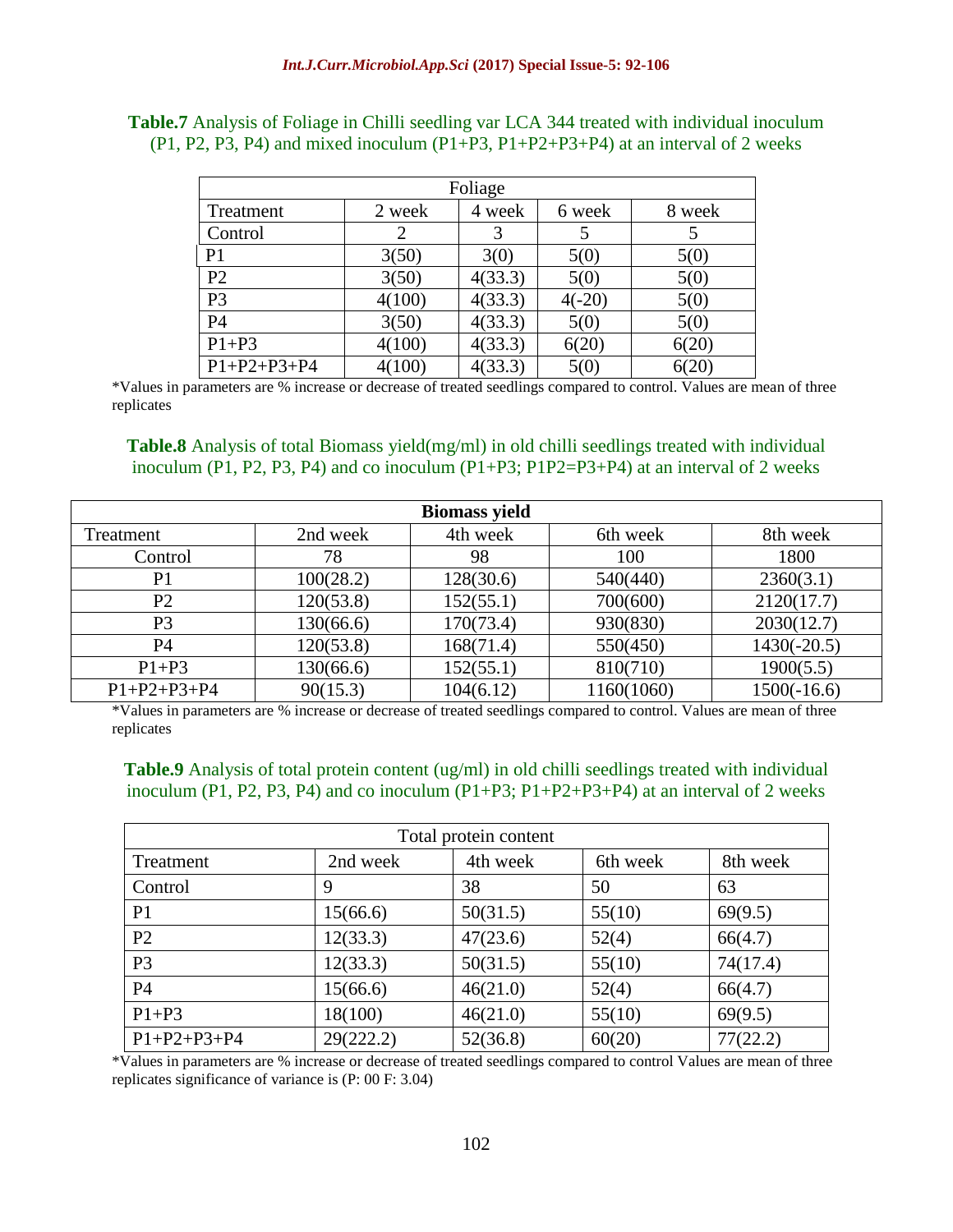| <b>Chlorophyll</b>  |             |             |              |                  |
|---------------------|-------------|-------------|--------------|------------------|
| <b>Treatment</b>    | Chl a       | Chl b       | $Chl$ $a/b$  | <b>Total Chl</b> |
| Control             | 0.01        | 0.01        | 0.88         | 0.03             |
| P <sub>1</sub>      | 0.01(0)     | 0.01(0)     | 0.89(1.13)   | 0.03(0)          |
| P <sub>2</sub>      | 0.02(100)   | 0.02(100)   | $0.87(-1.1)$ | 0.04(33.3)       |
| P <sub>3</sub>      | 0.02(100)   | 0.02(100)   | 0.81(7.9)    | 0.04(33.3)       |
| P4                  | 0.02(100)   | 0.03(199.9) | $0.65(-6.1)$ | 0.05(66.6)       |
| $P1+P3$             | 0.02(100)   | 0.04(300)   | $0.59(-2.9)$ | 0.06(100)        |
| $P1 + P2 + P3 + P4$ | 0.03(199.9) | 0.04(300)   | $0.64(-7.2)$ | 0.08(166.6)      |

### **Table.10** Analysis of chlorophyll in 12th week old chilli seedlings treated with individual inoculum (P1, P2, P3, P4) and co inoculum (P1+P3; P1P2=P3+P4)

\*Values in parameters are % increase or decrease of treated seedlings compared to control Values are mean of three replicates. significance of variance is (P:004 F:3.68)

#### **Plate.1** Isolates and their corresponding formulations with references to control

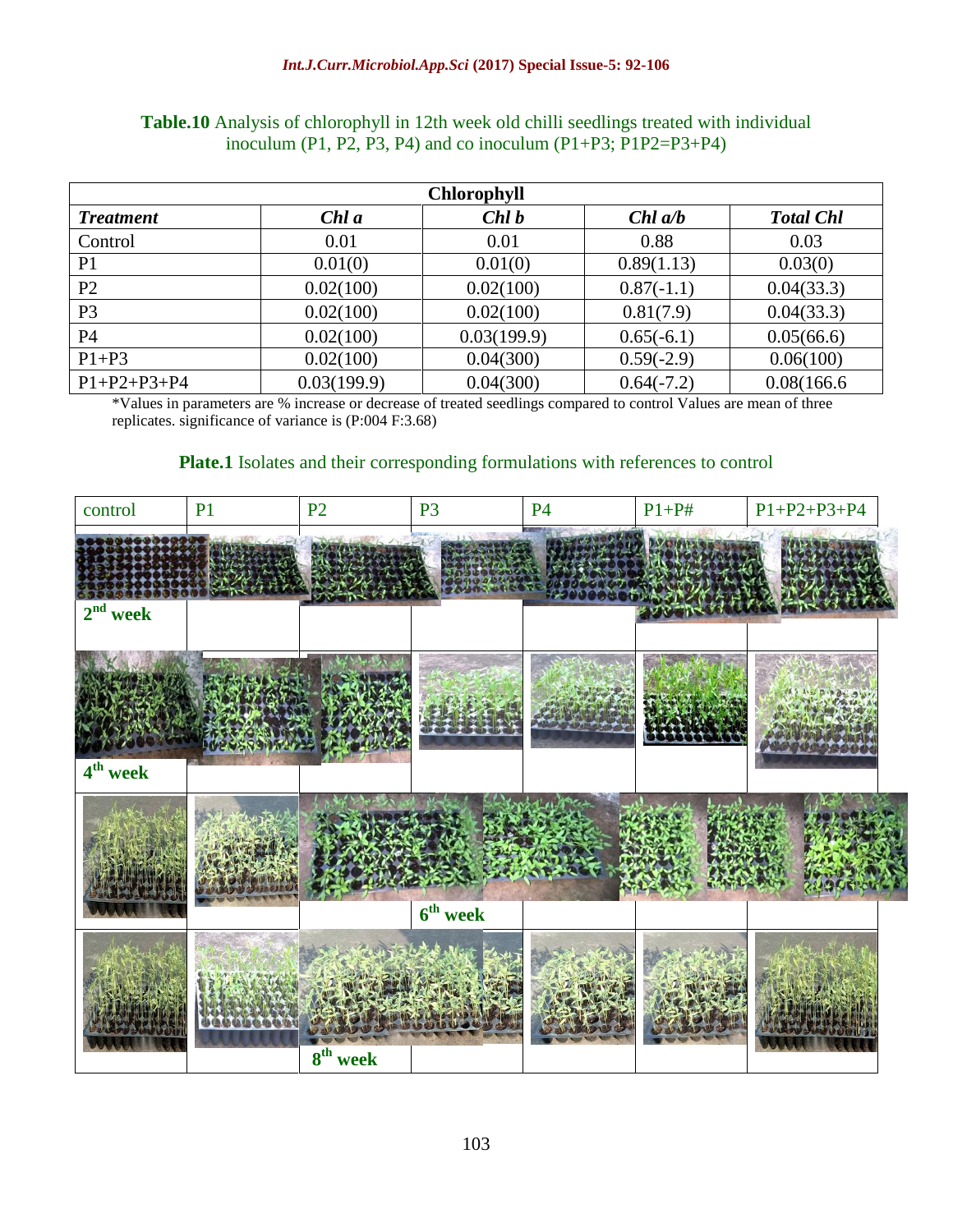**Plate.2** Biweekly Plant growth responses of chilli seed lings against P1, P2, P3, P4, P1+P3 ans P1+P2+P3+P4 inoculations



Whereas P1+P3 has not shown significant enhancement. In the present study 4 rhizobacterial isolates and two combinations. Rhizobacterial isolates [P1, P2, P3, P4, P1+P3, and P1+P2+P3+P4] were analyzed to assess their plant growth promoting potential of chilli plants. At present scenaria of sustainable agriculture, a little is known about the PGPR'S interactions in the rhizosphere. The experiments were carried out using single strains P1, P2, P3, P4 and combination of strain  $(P1+P3)$  and  $(P1+P2+P3+P4)$  to establish highly suitable formulation for growth of chilli.

Based on data revealed in Fig 1, Fig 2, Table 1, Table 2, 24hrs old culture of individual isolates[P1, P2, P3, P4] and combination isolates[P1+P3] and [P1+P3] were identified as suitable inoculum for invitro greenhouse studies. It is also observed growth curve was

triggered very high in combination inoculum, P1+P3 and P1+P2+P3+P4, when compared to individual inoculum [P1, P2, P3, P4].Results revealed that the isolates, used in combination inoculum are highly compatible with each other and hence the turbidity reached maximum at the earliest of 24hrs than 48hrs. Values are statistically analyze (n: 30) and significant variation was observed among the isolates (p=0.02 and F=3.09 at 95 CL)

The present study revealed that growth, physiological activities and soluble portent content were increased in the presences of PGPR strains. Effect was significantly high in coinoculation. There for we may assume that bacterial consortium can promote health of the crop better than individual consortium. Elevated chlorophyll content in treated seedlings. Could be correlated with increased stress tolerance. Similar results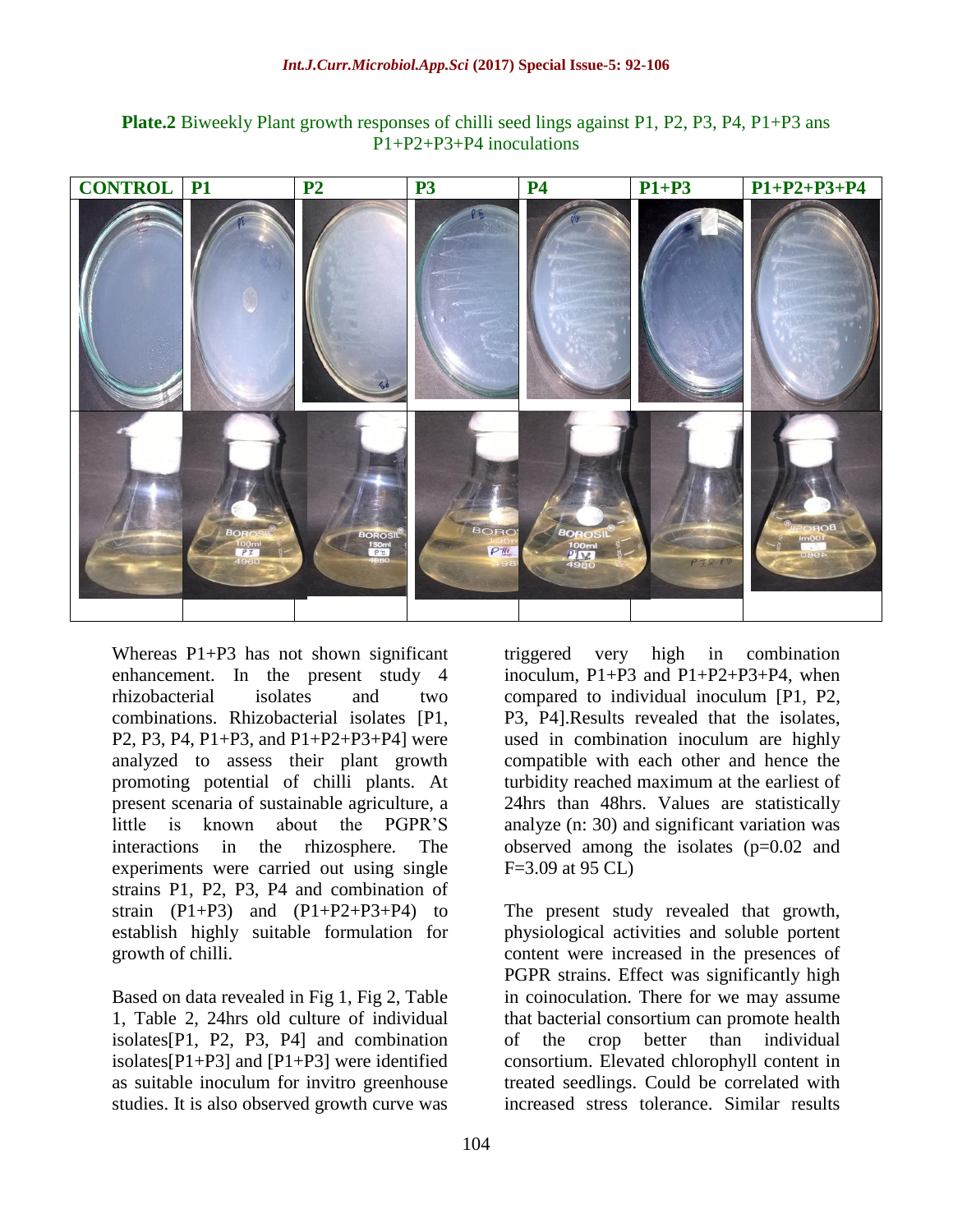were reported by other authors [Illmer and Schinner F 1992);Khalid *et al.,*2004).Previous studies reported that Bacillus pumilles R53 strain increased with 66% of seed soluble protein, probably due to stimulation of protein biosynthesis process in soya bean(Lorck H 1948).

The results of the present study suggests that p1, p2, p3, p4 strains alone or in combination have a great potential to increase Root length, Shoot height, No. of leaves, Fresh weight, Chlorophyll content and total protein content.

There PGPR strains can indirect enhance stress tolerance and improve the nutritive value of chilli seedlings. The response of inoculation was very high at 8th week seedling. Our study suggests that the 4 PGPR isolates may be useful as bio fertilizers either alone or in combination for vegetative production in sustainable and ecological agricultural systems.

#### **Acknowledgement**

Authors are thankful to UGC –SAP financial assistance from the grants released to department and central instrumentation centre of Acharya Nagarjuna Univeristy for laboratory facility.

#### **References**

- Araujo F F, Henning A and Hungria M (2005). Phytohormones and antibiotics produced by Bacillus subtilis and their effects on seed pathogenic fungi and on soy bean root development. *World journal of Microbiology and Biotechnology*. 21, 5: 1639-1645.
- Astchul S F, Gish W, Miller W, Myers E V, Lipman D (1990). Basic local alignment tooll. *J Mol Biol*. 215: 403- 410.
- Bazzicalupo M, Fani R (1995). The use of RAPD for generating specific DNA probes for microorganisms. In: Clap JP (ed) Methods in molecular biology, species diagnostic protocols: PCR and other nucleic acid methods. *Humana Press Inc, Totowa NJ*. 112-124.
- Beneduzi A (2008). Evaluation of genetic diversity and plant growth promoting activities of nitrogen fixing bacilli isolated from rice fields in South Brazil. *Applied Soil Ecology*, 3, 2: 311-320.
- Brick J M, Bostock R M and Silverstone S E (1991). Rapid in situ assay for indole acetic acid production by bacteria immobilized on nitrocellulose membrane. *Applied and Environmental Microbibology*. 57: 535-538.
- Briskot G, Taraz K, Budzikiewicz H (1986). Pyoverdine type siderophores from *Pseudomonas aeruginosa*. *Z. Naturforsch.Sect*. 41: 497-506.
- Cappuccino J C, Sherman N (1992). In: Microbiology: A laboratory Manual, third ed.Benjamin/cummings Pub. Co.New York, 125-179.
- Demutskaya L N, Kalinichenko I E (2010). Photometric determination of ammonium nitrogen with the Nessler's reagent in drinking water after its chlorination. *J Water Chem Tech*. 32(2): 90-94.
- Gaur A C (1990). Physiological functions of phosphate solubilising microorganisms.In Gaur, A.C (Ed), phosphate solubilising Microorganisms as Biofertilizers. *Omega Scientific Publishers*, New Delhi. 16- 72.
- Glick B R (1995). The enhancement of plant growth by free living bacteria. *Can J Microbiol.*41:109-117.